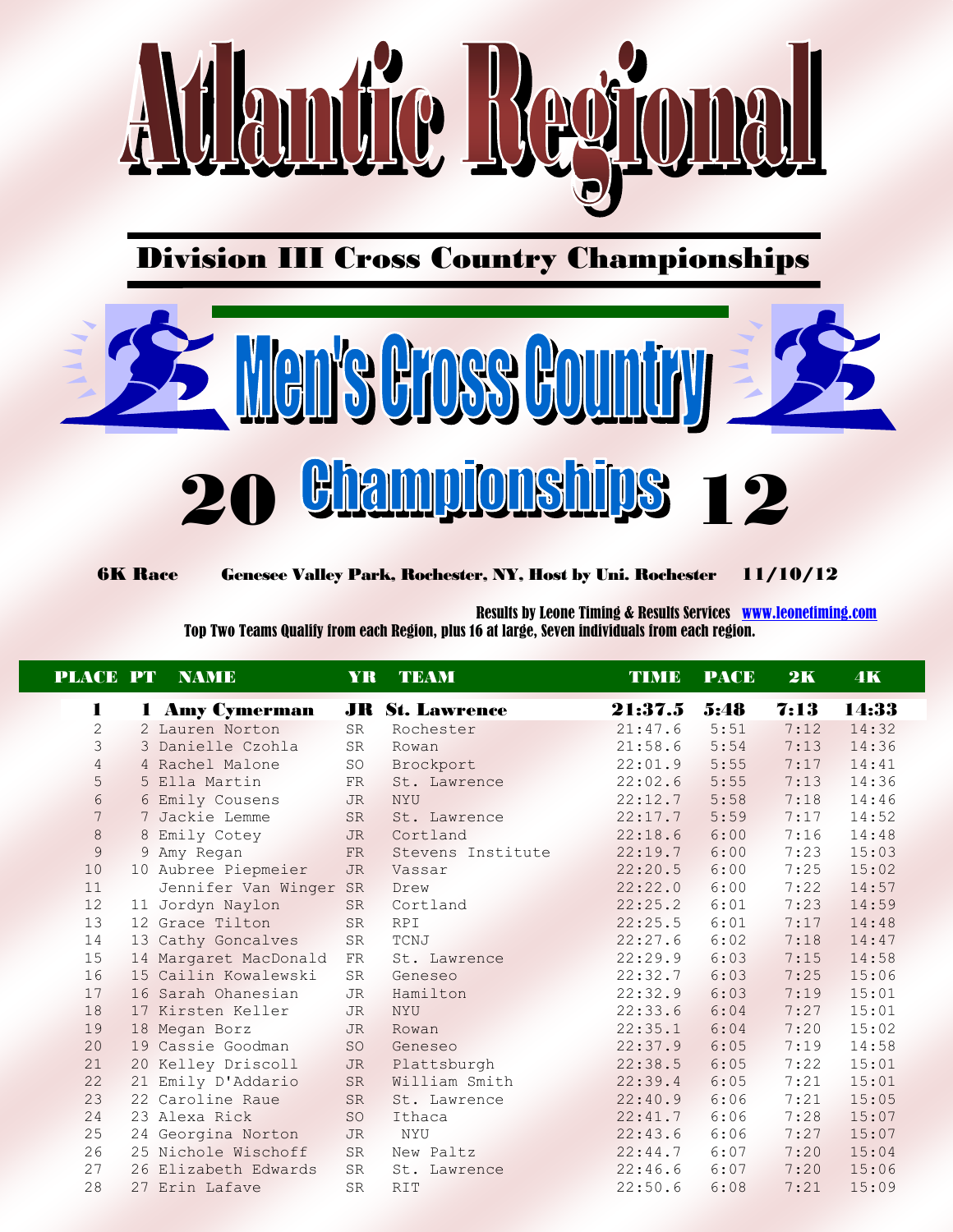| 29 | 28 Ariel Beccia           | JR         | St. Lawrence                            | 22:51.9 | 6:08 | 7:22 | 15:06 |
|----|---------------------------|------------|-----------------------------------------|---------|------|------|-------|
| 30 | 29 Lily Corsaro           | FR         | NYU                                     | 22:53.8 | 6:09 | 7:26 | 15:16 |
| 31 | 30 Mary Aldridge          | JR         | Geneseo                                 | 22:54.4 | 6:09 | 7:24 | 15:15 |
| 32 | 31 Morgan Sinclair        | JR         | Stockton                                | 22:55.2 | 6:09 | 7:22 | 15:07 |
| 33 | 32 Meredith Mayes         | SR         | <b>RPI</b>                              | 22:57.1 | 6:10 | 7:33 | 15:20 |
|    | 33 Lainie Smith           |            |                                         |         |      |      |       |
| 34 |                           | FR         | Hamilton                                | 23:00.2 | 6:11 | 7:31 | 15:25 |
| 35 | 34 Catherine Knox         | ${\rm FR}$ | Rochester                               | 23:01.1 | 6:11 | 7:35 | 15:30 |
| 36 | 35 Brigid Heenan          | SR         | Geneseo                                 | 23:01.9 | 6:11 | 7:26 | 15:16 |
| 37 | 36 Rebekah Steiinke       | JR.        | Geneseo                                 | 23:02.1 | 6:11 | 7:30 | 15:20 |
| 38 | 37 Alyssa Knott           | SO         | Geneseo                                 | 23:03.1 | 6:11 | 7:29 | 15:19 |
| 39 | 38 Danielle Kennedy       | <b>JR</b>  | Oneonta                                 | 23:04.7 | 6:12 | 7:24 | 15:17 |
| 40 | 39 Deana Wood             | <b>SO</b>  | Rowan                                   | 23:04.8 | 6:12 | 7:32 | 15:19 |
| 41 | 40 Joy Hanke              | SR         | Rowan                                   | 23:05.1 | 6:12 | 7:34 | 15:22 |
| 42 | 41 Brianna McLoughlin     | <b>SO</b>  | Oneonta                                 | 23:06.9 | 6:12 | 7:24 | 15:16 |
| 43 | 42 Emily Smith            | SO         | Ithaca                                  | 23:07.4 | 6:13 | 7:36 | 15:28 |
|    |                           |            |                                         |         |      |      |       |
| 44 | 43 Anna Fay               | FR         | Ithaca                                  | 23:08.1 | 6:13 | 7:28 | 15:16 |
| 45 | 44 Emma Deshaies          | FR         | Plattsburgh                             | 23:08.3 | 6:13 | 7:22 | 15:18 |
| 46 | 45 Colleen Coon           | SR         | Plattsburgh                             | 23:10.2 | 6:13 | 7:30 | 15:27 |
| 47 | 46 Kelly Holmes           | SR         | Vassar                                  | 23:12.9 | 6:14 | 7:26 | 15:30 |
| 48 | 47 Carolyn Malone         | SO         | Ithaca                                  | 23:14.3 | 6:14 | 7:35 | 15:28 |
| 49 | 48 Ashton Villeneueve     | FR         | Utica                                   | 23:14.8 | 6:15 | 7:39 | 15:36 |
| 50 | 49 Christine Cristobal SR |            | St. Joseph's (L.I.)                     | 23:17.7 | 6:15 | 7:33 | 15:29 |
| 51 | 50 Amanda Schermerhorn SR |            | Plattsburgh                             | 23:18.2 | 6:16 | 7:30 | 15:28 |
| 52 | 51 Perry Scheetz          | SR         | Bard                                    | 23:20.8 | 6:16 | 7:36 | 15:30 |
| 53 | 52 Tara Nealon            | SO         | $\ensuremath{\mathop{\text{\rm TCNJ}}}$ | 23:22.3 | 6:17 | 7:32 | 15:29 |
|    |                           |            |                                         |         |      |      |       |
| 54 | 53 Allie Gurney           | JR         | Hamilton                                | 23:24.4 | 6:17 | 7:31 | 15:30 |
| 55 | Katherine Henri           | FR         | Purchase                                | 23:26.8 | 6:18 | 7:24 | 15:31 |
| 56 | 54 Amanda Wolfer          | JR         | New Paltz                               | 23:27.0 | 6:18 | 7:34 | 15:30 |
| 57 | 55 Monica Prager          | SO         | Hartwick                                | 23:27.5 | 6:18 | 7:37 | 15:40 |
| 58 | 56 Kerri Culhane          | FR         | Cortland                                | 23:28.2 | 6:18 | 7:32 | 15:29 |
| 59 | 57 Zarah Quinn            | SR         | Rochester                               | 23:30.6 | 6:19 | 7:30 | 15:30 |
| 60 | 58 Emily Stickles         | FR         | <b>RPI</b>                              | 23:31.0 | 6:19 | 7:44 | 15:39 |
| 61 | 59 Kim Foltz              | JR.        | Fredonia                                | 23:31.5 | 6:19 | 7:36 | 15:44 |
| 62 | 60 Shannon Trant          | ${\rm FR}$ | <b>RPI</b>                              | 23:31.8 | 6:19 | 7:45 | 15:40 |
| 63 |                           |            |                                         | 23:33.1 | 6:20 | 7:34 | 15:34 |
|    | 61 Katlin Shippy          | FR         | St. John Fisher                         |         |      |      |       |
| 64 | 62 Alexa Sakaforas        | FR         | <b>RPI</b>                              | 23:34.1 | 6:20 | 7:45 | 15:46 |
| 65 | 63 Amanda Dole            | SR         | RIT                                     | 23:34.7 | 6:20 | 7:37 | 15:38 |
| 66 | 64 Ashton Hughes          | ${\rm FR}$ | Geneseo                                 | 23:35.0 | 6:20 | 7:31 | 15:35 |
| 67 | 65 Marielle Genovesi      | SO         | Oneonta                                 | 23:36.0 | 6:20 | 7:37 | 15:35 |
| 68 | Emily Middlebrook         | SO         | Wells                                   | 23:37.1 | 6:21 | 7:40 | 15:36 |
| 69 | 66 Jaime Lisack           | FR         | Ithaca                                  | 23:39.1 | 6:21 | 7:36 | 15:40 |
| 70 | 67 Anginelle Alabanza     | JR         | TCNJ                                    | 23:41.3 | 6:22 | 7:34 | 15:40 |
| 71 | 68 Meghan Ogle            | SR         | Rochester                               | 23:42.5 | 6:22 | 7:35 | 15:43 |
| 72 | 69 Sarah Governale        | SO         | Clarkson                                | 23:43.8 | 6:22 | 7:30 | 15:37 |
| 73 | 70 Kelly Bromm            | SO         | Cortland                                | 23:45.8 | 6:23 | 7:40 | 15:51 |
|    |                           |            |                                         |         |      |      |       |
| 74 | 71 Danielle Bessette      | <b>JR</b>  | Rochester                               | 23:47.9 | 6:23 | 7:35 | 15:42 |
| 75 | 72 Marie Ferro            | SR         | RPI                                     | 23:47.9 | 6:23 | 7:45 | 15:45 |
| 76 | 73 Catherine Ehmann       | $\rm SO$   | Plattsburgh                             | 23:48.0 | 6:24 | 7:38 | 15:46 |
| 77 | 74 Kim Wooten             | SR         | Brockport                               | 23:48.3 | 6:24 | 7:51 | 15:52 |
| 78 | 75 Cassidy Carpenter      | SO         | Vassar                                  | 23:48.6 | 6:24 | 7:48 | 15:54 |
| 79 | 76 Leslie Beaton          | <b>JR</b>  | Fredonia                                | 23:51.7 | 6:24 | 7:36 | 15:45 |
| 80 | 77 Stephanie Malek        | SR         | Vassar                                  | 23:52.5 | 6:25 | 7:39 | 15:48 |
| 81 | 78 Sarah Sisk             | FR         | NYU                                     | 23:53.6 | 6:25 | 7:37 | 15:58 |
| 82 | 79 Bridgette Joskow       | SO         | New Paltz                               | 23:53.8 | 6:25 | 7:53 | 15:57 |
| 83 |                           |            |                                         |         | 6:25 | 7:35 |       |
|    | 80 Jillian Manzo          | SO         | TCNJ                                    | 23:55.1 |      |      | 15:47 |
| 84 | 81 Mariel Doyle           | SO         | Oneonta                                 | 23:56.2 | 6:26 | 7:49 | 16:00 |
| 85 | 82 Gabrielle Prendegas JR |            | Rowan                                   | 23:57.2 | 6:26 | 7:39 | 15:57 |
| 86 | 83 Christina Sakowski     | <b>JR</b>  | Oswego                                  | 23:57.2 | 6:26 | 7:35 | 15:48 |
| 87 | 84 Megan Flynn            | JR         | TCNJ                                    | 23:57.4 | 6:26 | 7:43 | 15:53 |
| 88 | 85 Rachel Morris          | SR         | TCNJ                                    | 23:58.7 | 6:26 | 7:41 | 16:04 |
| 89 | 86 Anastasia Diamond      | SO         | Ithaca                                  | 23:59.6 | 6:27 | 7:35 | 15:43 |
| 90 | 87 Viviane Ford           | SO         | Vassar                                  | 24:00.1 | 6:27 | 7:54 | 16:01 |
| 91 | 88 Chrissy Wolniewicz SR  |            | Brockport                               | 24:00.4 | 6:27 | 7:39 | 15:49 |
| 92 | 89 Nicole Salge           | SR         | Stockton                                | 24:00.9 | 6:27 | 7:57 | 16:04 |
|    |                           |            |                                         |         |      |      |       |
| 93 | 90 Annmarie Zigrosser SO  |            | St. Joseph's (L.I.)                     | 24:02.9 | 6:27 | 7:51 | 16:05 |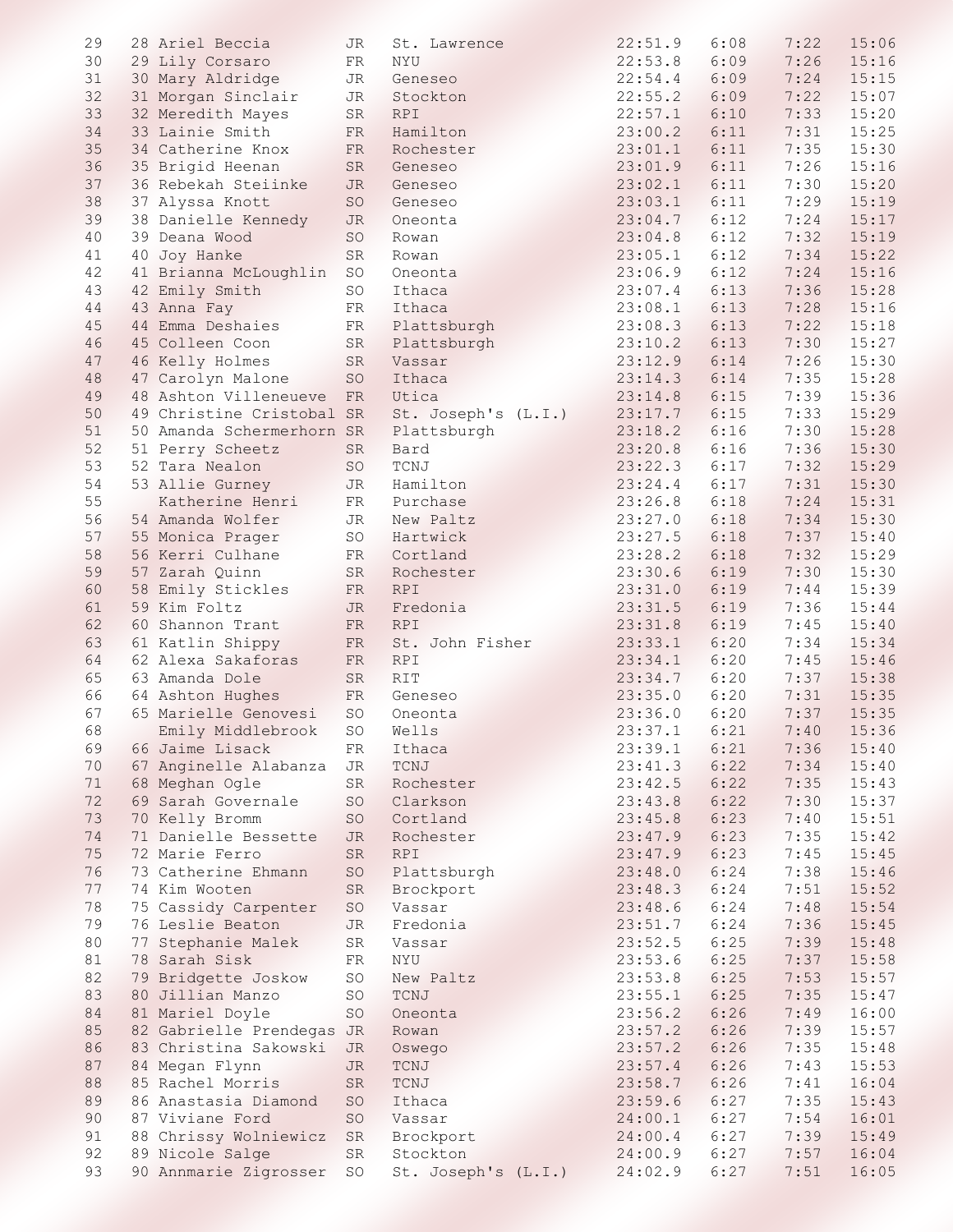| 94  | 91 Nicole Bermudez         | FR         | Cortland            | 24:03.0      | 6:28 | 7:34          | 15:58 |
|-----|----------------------------|------------|---------------------|--------------|------|---------------|-------|
|     |                            |            |                     |              |      |               |       |
| 95  | 92 Hollie Heimer           | SR         | Potsdam             | 24:03.7      | 6:28 | 8:00          | 16:05 |
| 96  | 93 Lauren Heitzhaus        | JR         | Nazareth            | 24:04.1      | 6:28 | 7:39          | 15:52 |
| 97  | 94 Victoria Destefano      | JR         | Buffalo State       | 24:04.7      | 6:28 | 7:50          | 16:09 |
| 98  | 95 Emily Sufrin            | SR         | Vassar              | 24:04.9      | 6:28 | 7:39          | 15:57 |
|     |                            |            |                     |              |      |               |       |
| 99  | 96 Shanna Swanson          | FR         | Nazareth            | 24:05.5      | 6:28 | 7:46          | 16:04 |
| 100 | 97 Sarah Depalma           | ${\rm FR}$ | Utica               | 24:06.4      | 6:28 | 7:53          | 16:02 |
| 101 | 98 Carly Graham            | SR         | Ithaca              | 24:06.8      | 6:29 | 7:38          | 15:59 |
| 102 | 99 Kayla Blomback          | FR         | Cortland            | 24:07.1      | 6:29 | 7:35          | 15:52 |
|     |                            |            |                     |              |      |               |       |
| 103 | 100 Amanda Cocchiara       | SO         | Fredonia            | 24:07.6      | 6:29 | 7:35          | 15:50 |
| 104 | Lizzy Mahoney              | SR         | Hunter              | 24:08.4      | 6:29 | 7:44          | 16:00 |
| 105 | 101 Victoria Stepanova     | SO         | Rochester           | 24:08.8      | 6:29 | 7:45          | 16:06 |
| 106 | 102 Alissa Conti           | JR         | Fredonia            | 24:08.9      | 6:29 | 7:34          | 15:53 |
| 107 |                            |            |                     |              | 6:29 | 7:57          | 16:06 |
|     | 103 Laura Warren           | JR         | Stockton            | 24:09.6      |      |               |       |
| 108 | 104 Katlyn McNamara        | FR         | Buffalo State       | 24:09.7      | 6:29 | 7:41          | 16:00 |
| 109 | 105 Marielle Verni         | JR         | William Smith       | 24:11.9      | 6:30 | 7:47          | 16:04 |
| 110 | 106 Amanda Gaffney         | JR         | NYU                 | 24:12.2      | 6:30 | 7:52          | 16:10 |
| 111 | 107 Gillian Goodwin        | JR         | St. Joseph's (L.I.) | 24:15.0      | 6:31 | 7:52          | 16:13 |
|     |                            |            |                     |              |      |               |       |
| 112 | 108 Allison Ryley          | JR         | Oneonta             | 24:15.3      | 6:31 | 7:47          | 16:03 |
| 113 | 109 Priscilla Antuna       | JR         | Rowan               | 24:17.2      | 6:31 | 7:43          | 16:05 |
| 114 | 110 Rebecca Greiner        | FR         | <b>RIT</b>          | 24:17.5      | 6:31 | 7:46          | 16:08 |
| 115 | 111 Cady Kuzmich           | SO         | Oneonta             | 24:17.6      | 6:31 | 7:50          | 16:10 |
|     | 112 Emily Banzer           |            |                     | 24:18.6      | 6:32 | 7:50          | 16:08 |
| 116 |                            | SO         | Hamilton            |              |      |               |       |
| 117 | 113 Becca List             | SO         | Fredonia            | 24:19.5      | 6:32 | 7:44          | 16:03 |
| 118 | 114 Brianna Springstead FR |            | Ramapo              | 24:20.3      | 6:32 | 7:52          | 16:11 |
| 119 | 115 Anna Hourihan          | JR         | Fredonia            | 24:23.3      | 6:33 | 7:47          | 16:12 |
| 120 | 116 Taylor Shanley         | SR         | Ramapo              | 24:23.8      | 6:33 | 7:52          | 16:13 |
|     |                            |            |                     |              |      |               |       |
| 121 | 117 Hallie Loft            | SO         | Hamilton            | 24:23.8      | 6:33 | 7:40          | 16:03 |
| 122 | 118 Terisa Woych           | SO         | New Paltz           | 24:24.2      | 6:33 | 7:49          | 15:57 |
| 123 | 119 Sarah Coon             | FR         | St. John Fisher     | 24:24.4      | 6:33 | 8:01          | 16:18 |
| 124 | 120 Hailey Beyer           | SO         | <b>RPI</b>          | 24:26.1      | 6:34 | 7:56          | 16:15 |
| 125 | 121 Rebekah Johnson        | SO         | Cobleskill          | 24:26.6      | 6:34 | 7:46          | 16:08 |
| 126 |                            |            |                     |              |      |               |       |
|     | 122 Catherine Zarnofsky JR |            | Clarkson            | 24:27.2      | 6:34 | 7:46          | 16:07 |
| 127 | 123 Danika Ortiz           | FR         | Cortland            | 24:28.5      | 6:34 | 7:45          | 16:08 |
| 128 | 124 Alyssa Binczyk         | SO         | <b>NYU</b>          | 24:32.3      | 6:35 | 7:50          | 16:19 |
| 129 | 125 Maureen Quinn          | ${\rm SR}$ | St. Joseph's (L.I.) | 24:32.6      | 6:35 | 7:52          | 16:15 |
| 130 | 126 Rachel Cackett         | SR         | Hamilton            | 24:33.3      | 6:36 | 7:57          | 16:17 |
| 131 | 127 Onyinyechi Obelle      | FR         | Rowan               | 24:34.2      | 6:36 | 7:41          | 15:58 |
|     |                            |            |                     |              |      |               | 16:16 |
| 132 | 128 Katie Laris            | FR         | Oswego              | 24:35.2      | 6:36 | 7:51          |       |
| 133 | 129 Emily Brock            | FR         | Ramapo              | 24:37.7 6:37 |      | 7:51          | 16:17 |
| 134 | 130 Jaimee Balloni         | JR         | Utica               | 24:39.7      |      | $6:37$ $8:02$ | 16:23 |
| 135 | 131 Kelly Freed            | JR         | Stevens Institute   | 24:40.1      |      | $6:37$ $7:42$ | 16:14 |
| 136 | 132 Emily Garber           | JR         | Vassar              | 24:40.2      | 6:38 | 7:56          | 16:21 |
| 137 | 133 Alyssa Bannon          |            |                     | 24:40.9      | 6:38 | 7:49          | 16:21 |
|     |                            | SR         | TCNJ                |              |      |               |       |
| 138 | 134 Kateri Walsh           | SR         | Fredonia            | 24:41.0      | 6:38 | 7:45          | 16:15 |
| 139 | 135 Gretchen Holoubek      | SR         | USMMA               | 24:41.9      | 6:38 | 8:02          | 16:23 |
| 140 | 136 Lindsey McKee          | JR         | Ramapo              | 24:43.6      |      | 6:38 7:56     | 16:25 |
| 141 | 137 Margaret Nash          | JR         | William Smith       | 24:43.7      | 6:38 | 8:06          | 16:27 |
|     |                            |            |                     |              |      |               |       |
| 142 | 138 Renee Deruchia         | FR         | St. John Fisher     | 24:45.6      | 6:39 | 7:58          | 16:20 |
| 143 | 139 Deanna Dragone         | FR         | Ramapo              | 24:47.5      | 6:39 | 7:52          | 16:17 |
| 144 | 140 Laura Pankowski        | SR         | Brockport           | 24:48.5      | 6:40 | 8:04          | 16:23 |
| 145 | 141 Meghan Murphy          | SO         | Oswego              | 24:50.7      | 6:40 | 7:56          | 16:24 |
|     |                            |            |                     |              |      |               |       |
| 146 | 142 Caitlyn Kozlowski      | SO         | Stockton            | 24:51.8      | 6:41 | 7:59          | 16:26 |
| 147 | 143 Ceili McMorrow         | FR         | Oneonta             | 24:51.8      | 6:41 | 7:33          | 15:55 |
| 148 | 144 Nicole Graziadei       | SO         | St. John Fisher     | 24:53.1      | 6:41 | 8:01          | 16:26 |
| 149 | 145 Brittany Guttieri      | FR         | St. Joseph's (L.I.) | 24:53.8      | 6:41 | 7:52          | 16:25 |
| 150 | 146 Katrijn Moulin         | SR         | RIT                 | 24:55.9      | 6:42 | 7:46          | 16:24 |
|     |                            |            |                     |              |      |               |       |
| 151 | 147 Rianne Erlwein         | SO         | Utica               | 24:56.0      | 6:42 | 7:54          | 16:24 |
| 152 | 148 Elizabeth Nailing      | JR         | Union (N.Y.)        | 24:56.8      | 6:42 | 8:03          | 16:29 |
| 153 | 149 Stephanie Paluchows JR |            | Stockton            | 24:57.8      | 6:42 | 7:58          | 16:27 |
| 154 | 150 Kelsey Ryan            | SR         | Nazareth            | 24:59.5      | 6:43 | 8:00          | 16:30 |
| 155 | Jackie Bellisari           | JR         | Maritime (N.Y.)     | 24:59.7      | 6:43 | 8:08          | 16:39 |
|     |                            |            |                     |              |      |               |       |
| 156 | 151 Avery Share            | SO         | William Smith       | 25:00.1      | 6:43 | 8:20          | 16:40 |
| 157 | 152 Arianne Loeber         | SR         | Clarkson            | 25:00.9      |      | $6:43$ $8:14$ | 16:44 |
| 158 | 153 Lauren Jamieson        | SR         | Nazareth            | 25:01.3      | 6:43 | 8:06          | 16:43 |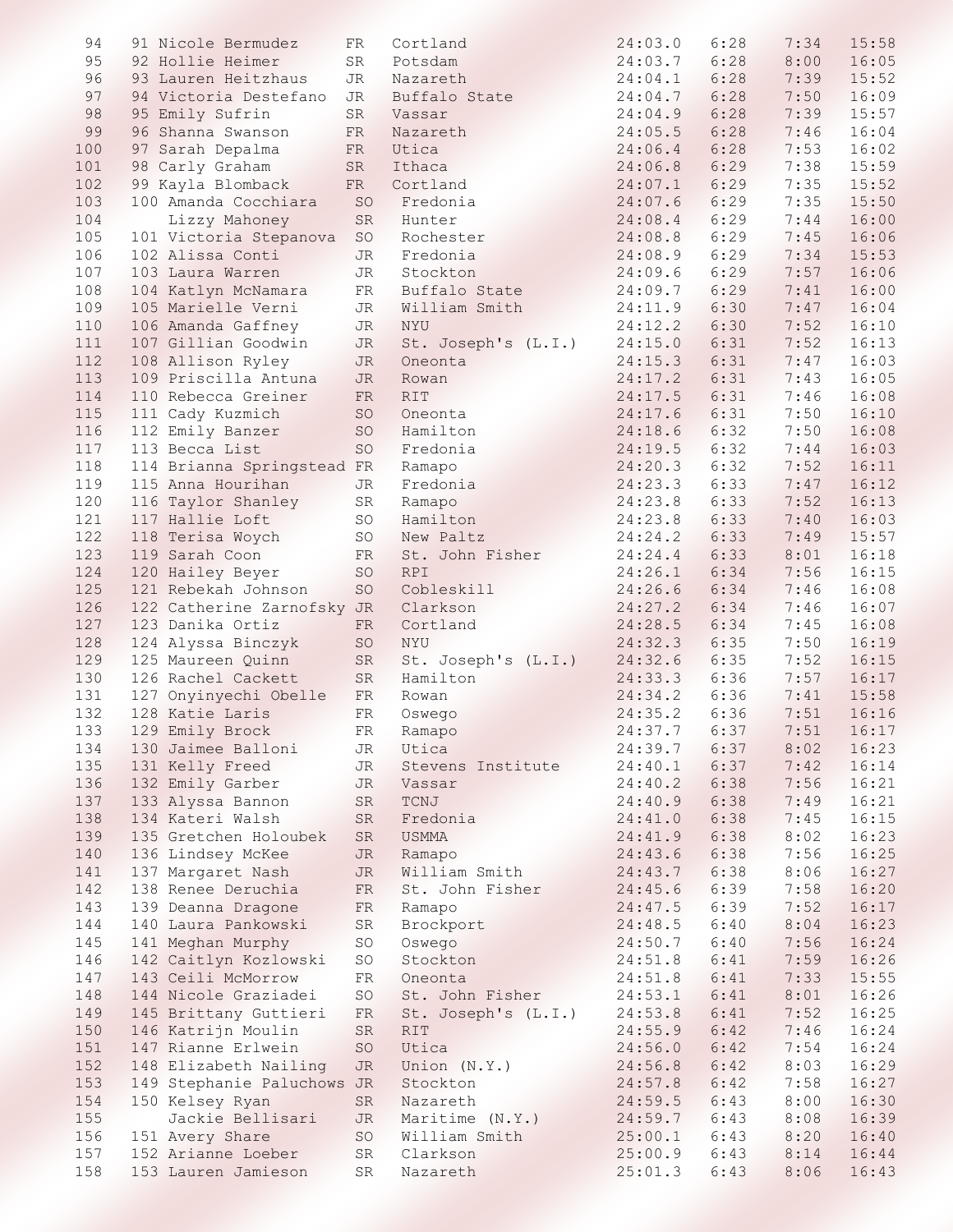| 159 | 154 Sam Merkh             | SO         | Stockton            | 25:02.3           | 6:43 | 8:02 | 16:41 |
|-----|---------------------------|------------|---------------------|-------------------|------|------|-------|
| 160 | 155 Anya Joynt            | FR         | Rochester           | 25:03.2           | 6:44 | 7:49 | 16:29 |
| 161 | 156 Nicole Vainauskas     | FR         | St. John Fisher     | 25:03.5           | 6:44 | 8:08 | 16:32 |
| 162 | 157 Amanda Joskow         | SO         | Plattsburgh         | 25:04.7           | 6:44 | 8:08 | 16:40 |
| 163 | 158 Tess Rakiewicz        | SO         | Brockport           | 25:04.7           | 6:44 | 8:08 | 16:38 |
| 164 | 159 Amy Becker            | FR         | <b>RIT</b>          | 25:04.9           | 6:44 | 7:53 | 16:37 |
| 165 | 160 Barb Scheibel         | SO         | Oswego              | 25:07.5           | 6:45 | 8:12 | 16:44 |
| 166 | 161 Katie Bott            | JR         | Oswego              | 25:10.0           | 6:46 | 8:05 | 16:42 |
| 167 | 162 Jessica Cowell        | JR         | Mount Saint Mary    | 25:11.6           | 6:46 | 8:11 | 16:39 |
| 168 | 163 Kies Orr              | FR         | Cobleskill          | 25:12.2           | 6:46 | 7:55 | 16:34 |
| 169 | 164 Ana Rivera            | SO         | Buffalo State       | 25:13.9           | 6:47 | 7:54 | 16:33 |
| 170 | 165 Ellen Grenen          | SO         | William Smith       | 25:15.0           | 6:47 | 8:20 | 16:46 |
| 171 | 166 Chelsea Farinacci     |            | Clarkson            | 25:15.4           | 6:47 | 8:09 | 16:50 |
|     |                           | FR         |                     |                   |      |      |       |
| 172 | 167 Bethany Althaus       | JR         | Nazareth            | 25:16.3           | 6:47 | 8:13 | 16:50 |
| 173 | 168 Alaina Krueger        | FR         | Sage                | 25:17.1           | 6:47 | 8:02 | 16:38 |
| 174 | 169 Andrea Prusik         | JR         | New Paltz           | 25:17.9           | 6:48 | 8:03 | 16:43 |
| 175 | 170 Emily Noonan          | ${\rm FR}$ | Brockport           | 25:18.6           | 6:48 | 8:15 | 16:53 |
| 176 | 171 Krystina Choinski     | SO         | Hamilton            | 25:18.8           | 6:48 | 7:50 | 16:34 |
| 177 | 172 Sabrina Brooks        | SO         | Buffalo State       | 25:19.6           | 6:48 | 7:49 | 16:35 |
| 178 | 173 Courtney Schofield    | JR         | Ramapo              | 25:19.8           | 6:48 | 7:57 | 16:32 |
| 179 | 174 Julie Bowler          | SO         | Utica               | 25:20.5           | 6:48 | 8:16 | 16:54 |
| 180 | 175 Kayla Murphy          | SR         | Nazareth            | 25:21.1           | 6:48 | 8:06 | 16:45 |
| 181 | 176 Mary Arnold           | SO         | Union (N.Y.)        | 25:22.6           | 6:49 | 8:12 | 16:47 |
| 182 | 177 Marta Tomaszewski     | FR         | Oswego              | 25:22.9           | 6:49 | 8:12 | 16:51 |
| 183 | 178 Maggie Mocete         | JR         | New Paltz           | 25:25.2           | 6:50 | 8:08 | 16:49 |
| 184 | 179 Rachel Bachman        | SR         | Clarkson            | 25:28.2           | 6:50 | 7:55 | 16:39 |
| 185 | 180 Julia Smith           | ${\rm FR}$ | Buffalo State       | 25:28.8           | 6:51 | 8:10 | 16:51 |
| 186 | 181 Alicia Sutphin        | FR         | <b>RIT</b>          | 25:28.8           | 6:51 | 8:03 | 17:01 |
| 187 | 182 Danielle Halikias     | FR         | New Paltz           | 25:33.5           | 6:52 | 8:07 | 16:49 |
| 188 | 183 Tricia Phillips       | SO         | Hartwick            | 25:34.8           | 6:52 | 8:17 | 16:59 |
| 189 | 184 Caitlyn Ryan          | JR         | St. Joseph's (L.I.) | 25:35.9           | 6:52 | 8:06 | 16:56 |
| 190 | 185 Mary Cipriano         | SO         | St. Joseph's (L.I.) | 25:38.0           | 6:53 | 8:04 | 16:58 |
| 191 |                           |            | St. John Fisher     | 25:40.1           | 6:54 | 8:17 | 17:00 |
|     | 186 Sarah Harrington      | FR         |                     |                   |      |      |       |
| 192 | 187 Sorrel Dunn           | SO         | Bard                | 25:41.0           | 6:54 | 8:18 | 17:06 |
| 193 | 188 Jen Ventrella         | ${\rm FR}$ | Union (N.Y.)        | 25:41.6           | 6:54 | 8:18 | 17:08 |
| 194 | 189 Barbara Prokopiuk     | SR         | Stockton            | 25:43.0           | 6:54 | 8:11 | 16:58 |
| 195 | 190 Taylor Gallup         | SO         | St. John Fisher     | 25:44.9           | 6:55 | 8:12 | 17:06 |
| 196 | 191 Jen Behlmaier         | JR         | Brockport           | 25:45.1           | 6:55 | 8:12 | 16:55 |
| 197 | 192 Cara Zimmerman        | JR         | Union (N.Y.)        | 25:46.5           | 6:55 | 8:19 | 17:05 |
| 198 | 193 Sheila Niedziela      | SR         | Hartwick            | 25:47.4 6:56 8:06 |      |      | 17:01 |
| 199 | 194 Christine Hecker      | SO         | Stevens Institute   | 25:49.5           | 6:56 | 8:12 | 17:02 |
| 200 | 195 Kate Moyer            | FR         | Stevens Institute   | 25:50.5           | 6:56 | 8:11 | 17:02 |
| 201 | 196 Kaylin Beiter         | SO         | <b>RIT</b>          | 25:52.1           | 6:57 | 8:07 | 17:05 |
| 202 | 197 Jennifer Angileri     | JR         | Mount Saint Mary    | 25:53.5           | 6:57 | 8:22 | 17:15 |
| 203 | 198 Kristen Cronmiller    | JR         | William Smith       | 25:54.3           | 6:57 | 8:11 | 17:01 |
| 204 | 199 Kayleigh Olive        | JR         | Nazareth            | 25:55.3           | 6:58 | 8:13 | 17:12 |
| 205 | 200 Sarah Salazar         | FR         | $CCNY$              | 25:56.8           | 6:58 | 8:24 | 17:14 |
| 206 | 201 Kiera Warner          | FR         | Sage                | 25:58.9           | 6:59 | 8:04 | 17:03 |
| 207 | 202 Megan Schweizer       | ${\rm FR}$ | Plattsburgh         | 26:02.0           | 6:59 | 8:28 | 17:29 |
| 208 | 203 Sam Bennett           | FR         | Utica               | 26:03.2           | 7:00 | 8:21 | 17:16 |
| 209 | 204 Nicole Campagna       | SO         | Buffalo State       | 26:04.6           | 7:00 | 8:16 | 17:14 |
| 210 | 205 Amanda Monteforte     | FR         | Union (N.Y.)        | 26:09.7           | 7:02 | 8:29 | 17:23 |
| 211 | 206 Nicole Zazzero        | JR         | Mount Saint Mary    | 26:11.9           | 7:02 | 8:15 | 17:17 |
| 212 | 207 Rachel Parker         |            |                     |                   | 7:02 | 8:00 | 17:18 |
| 213 | 208 Erica Colavito        | SO         | Buffalo State       | 26:12.1           | 7:03 |      | 17:21 |
|     |                           | SO         | Ramapo              | 26:16.4           |      | 8:21 |       |
| 214 | 209 Amber Kinter          | SO         | USMMA               | 26:17.7           | 7:04 | 8:24 | 17:24 |
| 215 | 210 Meaghan McKenna       | FR         | Clarkson            | 26:20.5           | 7:04 | 8:14 | 17:13 |
| 216 | 211 Noelle Crocetti       | FR         | Oswego              | 26:26.0           | 7:06 | 8:12 | 17:06 |
| 217 | Emily Quast               | FR         | D'Youville          | 26:26.7           | 7:06 | 8:21 | 17:32 |
| 218 | 212 Amanda Millington     | ${\rm FR}$ | Sage                | 26:27.9           | 7:06 | 8:34 | 17:35 |
| 219 | 213 Janice Frontera       | FR         | Stevens Institute   | 26:28.5           | 7:07 | 8:11 | 17:27 |
| 220 | 214 Tori Gerstenacker     | FR         | Rutgers-Camden      | 26:29.6           | 7:07 | 8:26 | 17:33 |
| 221 | 215 Laura Lemke           | <b>JR</b>  | Stevens Institute   | 26:32.7           | 7:08 | 8:23 | 17:42 |
| 222 | Stephie-Anne Duliep JR    |            | Hunter              | 26:35.0           | 7:08 | 8:28 | 17:32 |
| 223 | 216 Savannah Bernardin SO |            | Utica               | 26:39.6           | 7:10 | 8:31 | 17:36 |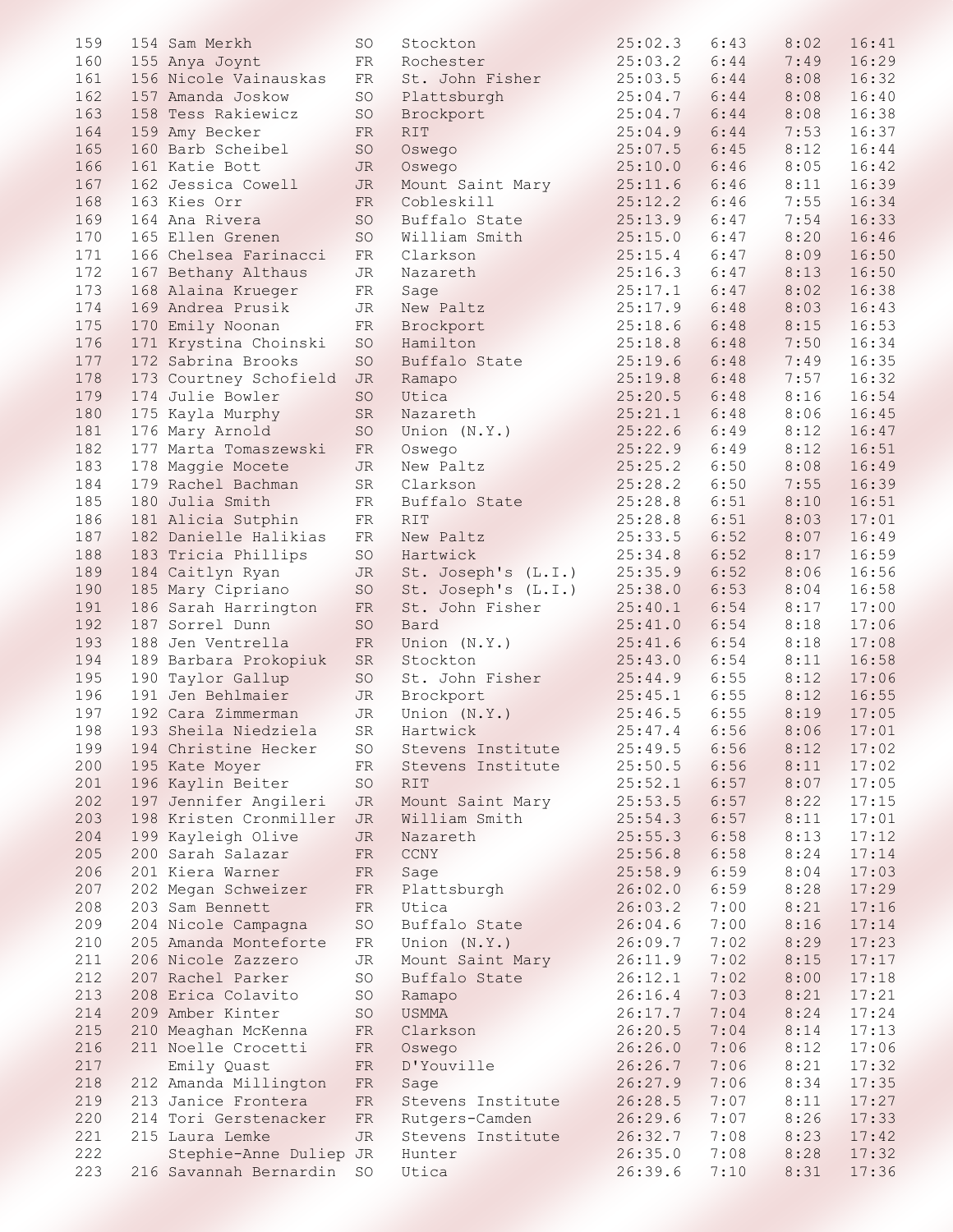| 224 | 217 Katie Fargnoli                         | SR         | Sage                      | 26:44.2 | 7:11 | 8:05  | 17:10 |
|-----|--------------------------------------------|------------|---------------------------|---------|------|-------|-------|
| 225 | 218 Alexandra Reardon                      | ${\rm FR}$ | Union (N.Y.)              | 26:45.9 | 7:11 | 8:53  | 18:13 |
| 226 | 219 Olivia Rehm                            | FR         | Potsdam                   | 26:48.0 | 7:12 | 8:27  | 17:43 |
| 227 | Maria Fusco                                | SO         | D'Youville                | 26:48.1 | 7:12 | 8:37  | 17:59 |
| 228 | 220 Susan Lopez                            | JR         | Clarkson                  | 26:49.5 | 7:12 | 8:39  | 17:46 |
| 229 | 221 Ellie Coulter                          | SO         | <b>USMMA</b>              | 26:57.0 | 7:14 | 8:38  | 18:00 |
| 230 | 222 Hannah Groshner                        | FR         | Potsdam                   | 26:59.2 | 7:15 | 8:33  | 17:57 |
| 231 | 223 Meghan Gaucher                         | JR         | William Smith             | 27:05.7 | 7:17 | 8:39  | 18:02 |
| 232 | 224 Meg Castro                             | JR         | Rutgers-Camden            | 27:10.0 | 7:18 | 8:53  | 18:12 |
| 233 | 225 Gloria Mahoney                         | FR         | <b>USMMA</b>              | 27:11.1 | 7:18 | 8:49  | 18:10 |
| 234 | 226 Krista Poore                           | SO         | Hartwick                  | 27:15.1 | 7:19 | 8:59  | 18:13 |
| 235 | 227 Rebekah Williams                       | SO         | Union (N.Y.)              | 27:16.4 | 7:19 | 8:07  | 17:15 |
| 236 | 228 Grace Nealon                           | SO         | Hartwick                  | 27:23.0 | 7:21 | 8:58  | 18:14 |
| 237 | 229 Victoria Wresilo                       | JR         | Mount Saint Mary          | 27:23.3 | 7:21 | 8:49  | 18:15 |
| 238 | 230 Lasha Johnson                          | JR         | Rutgers-Newark            | 27:24.4 | 7:22 | 8:51  | 18:12 |
| 239 | 231 Amber Stevens                          | ${\rm FR}$ | Mount Saint Mary          | 27:26.4 | 7:22 | 8:42  | 18:18 |
| 240 | 232 Alyssa Alex                            | ${\rm FR}$ | Cobleskill                | 27:30.2 | 7:23 | 8:39  | 18:11 |
| 241 | 233 Josephine Polynice                     | SO         | Rutgers-Newark            | 27:31.0 | 7:23 | 8:48  | 18:26 |
| 242 | 234 Becky Talbot                           | SO         | Hartwick                  | 27:33.7 | 7:24 | 8:54  | 18:19 |
| 243 | 235 Kara O'Connor                          | JR         | Cobleskill                | 27:36.6 | 7:25 | 9:09  | 18:35 |
| 244 | 236 Jackie Boyce                           | FR         | Cobleskill                | 27:40.8 | 7:26 | 8:46  | 18:15 |
| 245 | Katie Lamanna                              | FR         | Wells                     | 27:45.2 | 7:27 | 8:54  | 18:30 |
| 246 | 237 Marie Bodenschatz                      | JR         | Rutgers-Camden            | 28:06.0 | 7:33 | 8:53  | 18:31 |
| 247 | 238 Saxon Londagin                         | ${\rm FR}$ | <b>USMMA</b>              | 28:14.4 | 7:35 | 8:42  | 18:28 |
| 248 | 239 Caitlin Coughlin                       | SO.        | Sage                      | 28:14.9 | 7:35 | 8:53  | 18:45 |
| 249 | 240 Jane Cho                               | JR         | Rutgers-Newark            | 28:28.5 | 7:39 | 8:48  | 18:40 |
| 250 | 241 Meghan Smith                           | SO         | Cobleskill                | 28:38.8 | 7:42 | 9:12  | 18:58 |
| 251 | 242 Gabriella Schwalbe                     | SR         | Rutgers-Camden            | 28:39.8 | 7:42 | 9:19  | 19:03 |
| 252 | 243 Emily Bull                             | FR         | <b>USMMA</b>              | 28:47.1 | 7:44 | 9:03  | 18:57 |
| 253 | 244 Imani Jones                            | FR         | Bard                      | 28:57.0 | 7:46 | 9:12  | 18:58 |
| 254 | 245 Vanessa Alexis                         | FR         | CCNY                      | 29:02.7 | 7:48 | 9:04  | 19:20 |
| 255 |                                            |            |                           | 29:04.6 | 7:48 | 9:09  | 19:19 |
| 256 | 246 Megan Lugo<br>247 Maura Quinn          | FR<br>JR   | Sage<br>Stevens Institute | 29:11.5 | 7:50 | 9:01  | 19:07 |
| 257 | Alexis Moore                               | <b>JR</b>  |                           | 29:12.2 | 7:50 | 9:21  | 19:29 |
| 258 |                                            | JR         | Manhattanville<br>CCNY    | 29:14.3 | 7:51 | 9:00  | 19:27 |
| 259 | 248 Mariel Reyes<br>Alexandra Martinovi FR |            | Hunter                    | 29:23.1 | 7:53 | 8:55  | 19:07 |
| 260 |                                            |            |                           | 29:26.8 | 7:54 | 9:27  | 19:48 |
|     | 249 Megan Krause                           | SO         | Rutgers-Newark<br>CCNY    |         |      |       |       |
| 261 | 250 Jennifer Doumas                        | FR         |                           | 29:27.4 | 7:55 | 9:24  | 19:45 |
| 262 | 251 Sarah Howe                             | FR         | Potsdam                   | 29:31.8 | 7:56 | 9:09  | 19:30 |
| 263 | 252 Danielle Parker                        | FR         | Rutgers-Newark            | 29:46.3 | 8:00 | 9:21  | 19:44 |
| 264 | 253 Christin Hu                            | SO         | <b>CCNY</b>               | 29:54.3 | 8:02 | 9:33  | 19:56 |
| 265 | 254 Aimee Caron                            | FR         | Mount Saint Mary          | 30:13.7 | 8:07 | 9:24  | 19:54 |
| 266 | 255 Sheana Foster                          | JR         | Rutgers-Newark            | 30:31.9 | 8:12 | 9:26  | 20:01 |
| 267 | 256 Christina Baal                         | SO         | Bard                      | 30:40.5 | 8:14 | 9:59  | 20:34 |
| 268 | 257 Leanne Egan                            | FR         | Sage                      | 30:50.5 | 8:17 | 9:37  | 20:19 |
| 269 | 258 Amelia Bronder-Giro SR                 |            | Bard                      | 31:37.3 | 8:29 | 10:05 | 20:56 |
| 270 | 259 Kelsey Pangman                         | JR         | Cobleskill                | 31:42.8 | 8:31 | 10:11 | 21:03 |
| 271 | 260 Diana Pernicano                        | FR         | Mount Saint Mary          | 32:15.5 | 8:40 | 9:54  | 21:21 |
| 272 | 261 Sonam Lhadon                           | FR         | Rutgers-Newark            | 32:26.3 | 8:43 | 10:30 | 21:49 |
| 273 | 262 Rebecca Dukett                         | SO         | Potsdam                   | 32:36.2 | 8:45 | 10:14 | 21:38 |
| 274 | 263 Sara Behuniak                          | JR         | Potsdam                   | 32:37.6 | 8:46 | 10:20 | 21:38 |
| 275 | 264 Stephanie Schuster                     | JR         | Rutgers-Camden            | 32:57.7 | 8:51 | 10:24 | 22:00 |
| 276 | Daniela Pereira                            | FR         | Hunter                    | 33:39.1 | 9:02 | 9:57  | 21:50 |
| 277 | 265 Stephanie Hall                         | SO         | Potsdam                   | 35:00.7 | 9:24 | 10:22 | 22:23 |

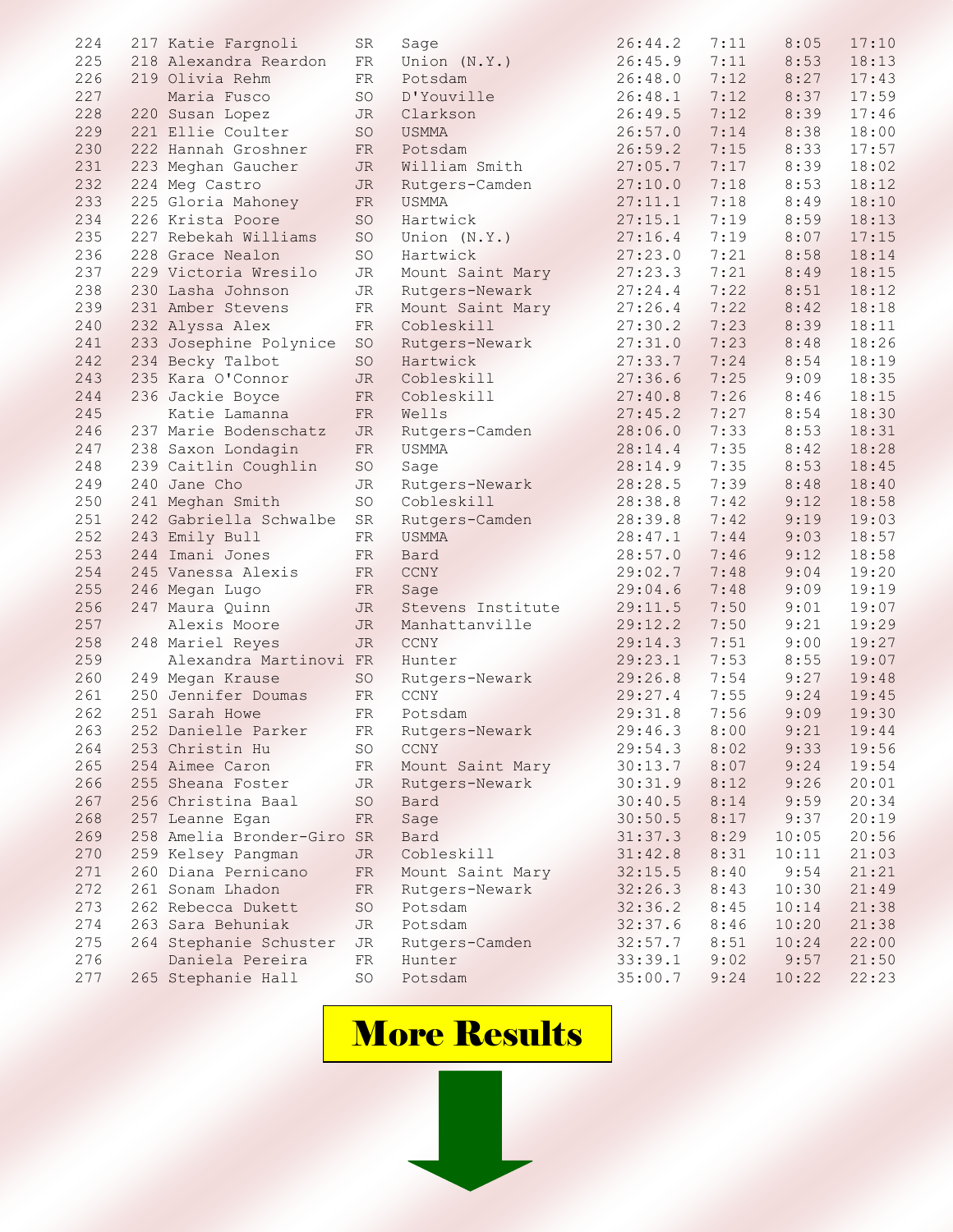# TEAM SCORE

### 1. St. Lawrence Total: Points 49

|   |      | (22:13.8)          | 111:08.6  | 1:03.4  |
|---|------|--------------------|-----------|---------|
|   |      | Amy Cymerman       | JR.       | 21:37.5 |
| 2 | 5    | Ella Martin        | FR        | 22:02.6 |
| 3 |      | Jackie Lemme       | <b>SR</b> | 22:17.7 |
| 4 | 14   | Margaret MacDonald | FR        | 22:29.9 |
| 5 | 22   | Caroline Raue      | <b>SR</b> | 22:40.9 |
| 6 | (26) | Elizabeth Edwards  | <b>SR</b> | 22:46.6 |
|   | (28) | Ariel Beccia       | JR.       | 22:51.9 |

### 2. Geneseo Total: Points 135

(22:49.8 114:09.0 0:29.4)

|                | 15   | Cailin Kowalewski | SR.       | 22:32.7 |
|----------------|------|-------------------|-----------|---------|
| $\mathcal{P}$  | 19   | Cassie Goodman    | <b>SO</b> | 22:37.9 |
| 3              | 30   | Mary Aldridge     | JR.       | 22:54.4 |
| 4              | 35   | Brigid Heenan     | SR.       | 23:01.9 |
| 5.             | 36   | Rebekah Steiinke  | JR.       | 23:02.1 |
| 6              | (37) | Alyssa Knott      | SO.       | 23:03.1 |
| 7 <sup>7</sup> | (64) | Ashton Hughes     | FR.       | 23:35.0 |

### 3. NYU Total: Points 154

(22:51.5 114:17.3 1:40.9)

| $\mathbf{1}$  | 6     | Emily Cousens   | JR  | 22:12.7 |
|---------------|-------|-----------------|-----|---------|
| $\mathcal{P}$ | 17    | Kirsten Keller  | JR. | 22:33.6 |
| २             | 24    | Georgina Norton | JR. | 22:43.6 |
| 4             | 29    | Lily Corsaro    | FR. | 22:53.8 |
| 5.            | 78    | Sarah Sisk      | FR. | 23:53.6 |
| 6             | (106) | Amanda Gaffney  | JR. | 24:12.2 |
|               | (124) | Alyssa Binczyk  | SO. | 24:32.3 |

### **4. Rowan Total: Points 182**

(22:56.2 114:40.8 1:58.6)

| 1.            | 3     | Danielle Czohla         | SR. | 21:58.6 |
|---------------|-------|-------------------------|-----|---------|
| $\mathcal{L}$ | 18    | Megan Borz              | JR. | 22:35.1 |
| 3             | 39    | Deana Wood              | SO. | 23:04.8 |
| 4             | 40    | Joy Hanke               | SR. | 23:05.1 |
| 5             | 82    | Gabrielle Prendegast JR |     | 23:57.2 |
| 6             | (109) | Priscilla Antuna        | JR. | 24:17.2 |
|               | (127) | Onyinyechi Obelle       | FR. | 24:34.2 |

(23:10.2 115:50.6 0:57.4)

|    | 23   | Alexa Rick        | SO.           | 22:41.7 |
|----|------|-------------------|---------------|---------|
| 2  | 42   | Emily Smith       | <sub>SO</sub> | 23:07.4 |
| 3  | 43   | Anna Fay          | FR.           | 23:08.1 |
| 4  | 47   | Carolyn Malone    | SO.           | 23:14.3 |
| 5. | 66.  | Jaime Lisack      | FR.           | 23:39.1 |
| 6  | (86) | Anastasia Diamond | <b>SO</b>     | 23:59.6 |
|    | (98) | Carly Graham      | SR.           | 24:06.8 |
|    |      |                   |               |         |

## 5. Ithaca Total: Points 221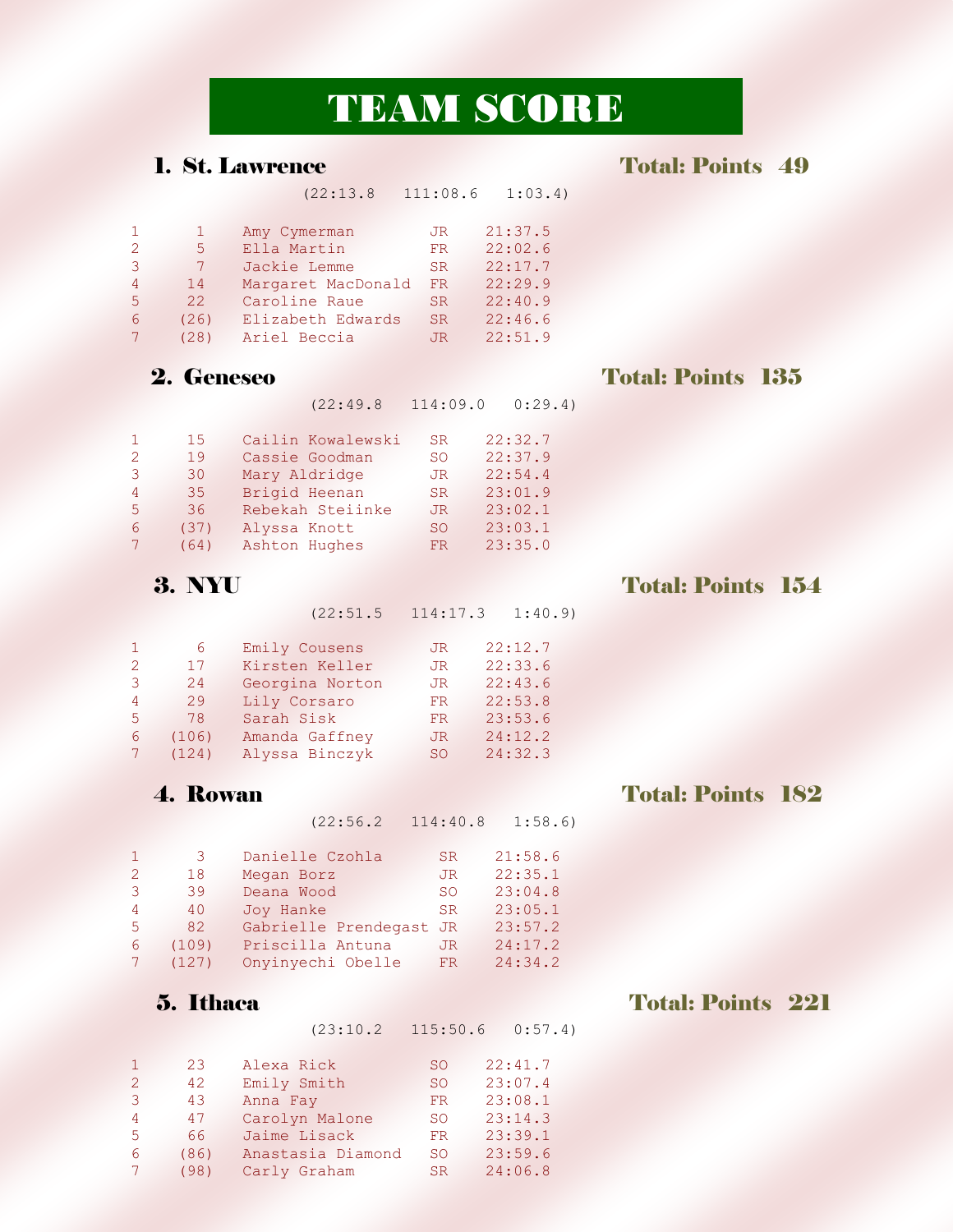**6. RPI Total: Points 224** 

|               | 12    | Grace Tilton    | SR. | 22:25.5 |
|---------------|-------|-----------------|-----|---------|
| $\mathcal{L}$ | 32    | Meredith Mayes  | SR. | 22:57.1 |
| 3             | 58    | Emily Stickles  | FR. | 23:31.0 |
| 4             | 60    | Shannon Trant   | FR. | 23:31.8 |
| 5             | 62    | Alexa Sakaforas | FR. | 23:34.1 |
| 6             | (72)  | Marie Ferro     | SR. | 23:47.9 |
|               | (120) | Hailey Beyer    | SO  | 24:26.1 |

(23:10.0 115:49.7 2:00.3)

(23:11.9 115:59.5 1:08.6)

|               | $\mathcal{P}$ | Lauren Norton      | SR.       | 21:47.6 |
|---------------|---------------|--------------------|-----------|---------|
| $\mathcal{L}$ | 34            | Catherine Knox     | FR.       | 23:01.1 |
| 3             | 57            | Zarah Ouinn        | <b>SR</b> | 23:30.6 |
| 4             | 68            | Meghan Ogle        | SR.       | 23:42.5 |
| 5.            | 71            | Danielle Bessette  | JR.       | 23:47.9 |
| 6             | (101)         | Victoria Stepanova | <b>SO</b> | 24:08.8 |
|               | (155)         | Anya Joynt         | FR        | 25:03.2 |

(23:12.7 116:03.2 1:09.5)

|                | 20    | Kelley Driscoll        | JR.       | 22:38.5 |
|----------------|-------|------------------------|-----------|---------|
| $\overline{2}$ | 44    | Emma Deshaies          | FR.       | 23:08.3 |
| 3              | 4.5   | Colleen Coon           | <b>SR</b> | 23:10.2 |
| 4              | 50    | Amanda Schermerhorn SR |           | 23:18.2 |
| 5.             | 73    | Catherine Ehmann       | <b>SO</b> | 23:48.0 |
| 6              | (157) | Amanda Joskow          | <b>SO</b> | 25:04.7 |
|                | (202) | Megan Schweizer        | FR.       | 26:02.0 |

| $(23:12.2 \quad 116:00.8 \quad 1:44.4)$ |  |
|-----------------------------------------|--|
|-----------------------------------------|--|

|               | 8     | Emily Cotey     | JR. | 22:18.6 |
|---------------|-------|-----------------|-----|---------|
| $\mathcal{P}$ | 11    | Jordyn Naylon   | SR. | 22:25.2 |
| 3             | 56    | Kerri Culhane   | FR. | 23:28.2 |
| 4             | 70    | Kelly Bromm     | SO. | 23:45.8 |
| 5.            | 91    | Nicole Bermudez | FR. | 24:03.0 |
| 6             | (99)  | Kayla Blomback  | FR. | 24:07.1 |
|               | (123) | Danika Ortiz    | FR  | 24:28.5 |

(23:27.0 117:14.6 1:39.6)

|               | 1 O   | Aubree Piepmeier  | JR.             | 22:20.5 |
|---------------|-------|-------------------|-----------------|---------|
| $\mathcal{P}$ | 46    | Kelly Holmes      | SR.             | 23:12.9 |
| 3             | 75    | Cassidy Carpenter | SO.             | 23:48.6 |
| 4             | 77    | Stephanie Malek   | SR.             | 23:52.5 |
| 5.            | 87    | Viviane Ford      | SO <sub>2</sub> | 24:00.1 |
| 6             | (95)  | Emily Sufrin      | SR.             | 24:04.9 |
|               | (132) | Emily Garber      | JR.             | 24:40.2 |

### **7. Rochester Total: Points 232**

## 7. Plattsburgh Total: Points 232

## 9. Cortland Total: Points 236

## 10. Vassar Total: Points 295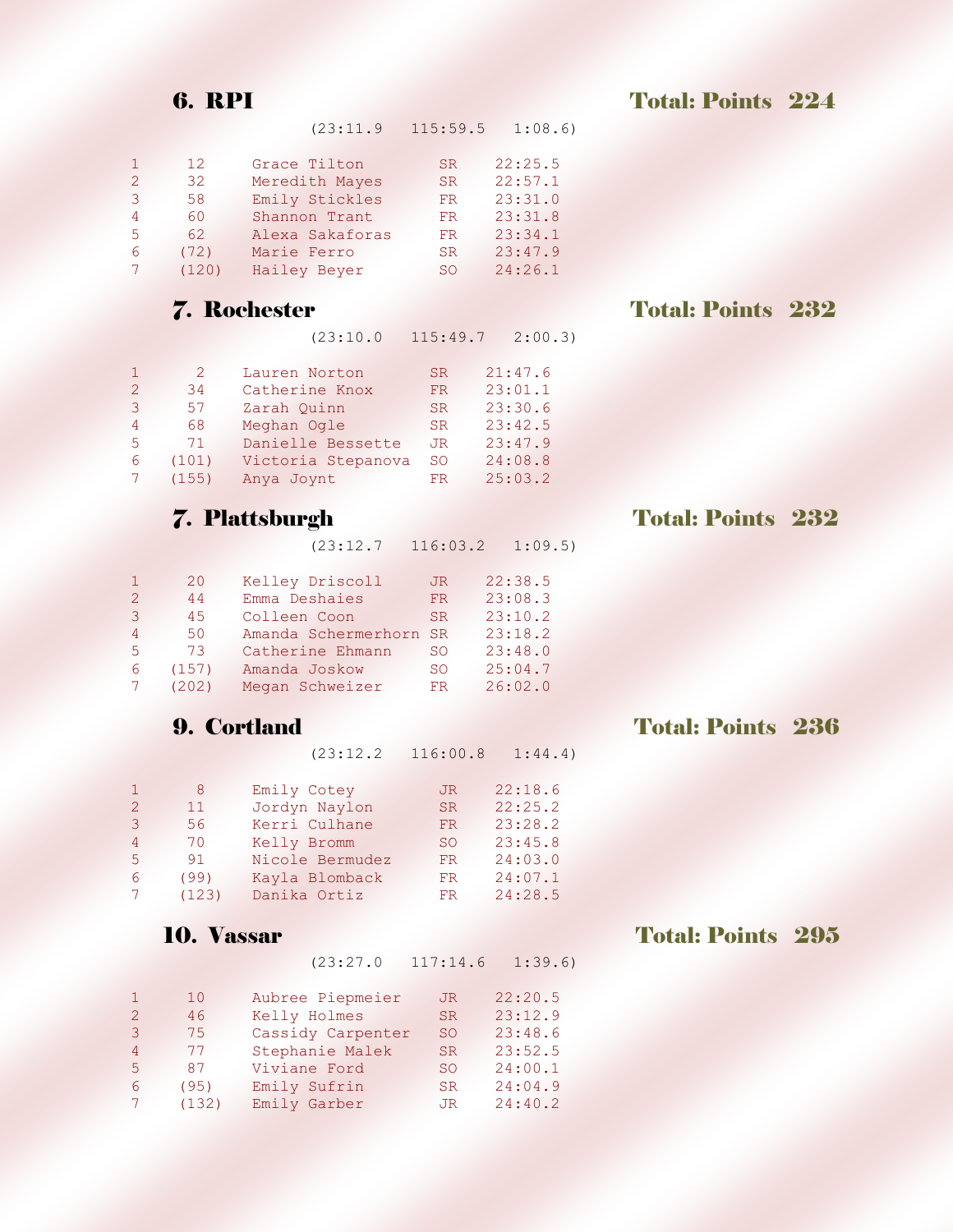11. TCNJ Total: Points 296

| (23:28.8)<br>117:23.7 | 1:29.8 |
|-----------------------|--------|
|-----------------------|--------|

|               | 13    | Cathy Goncalves    | SR. | 22:27.6 |
|---------------|-------|--------------------|-----|---------|
| $\mathcal{P}$ | 52    | Tara Nealon        | SO. | 23:22.3 |
| 3             | 67    | Anginelle Alabanza | JR. | 23:41.3 |
| 4             | 80    | Jillian Manzo      | SO. | 23:55.1 |
| 5.            | 84    | Megan Flynn        | JR. | 23:57.4 |
| 6             | (85)  | Rachel Morris      | SR. | 23:58.7 |
|               | (133) | Alyssa Bannon      | SR. | 24:40.9 |

## 12. Hamilton Total: Points 331

|  | (23:32.0) | 117:39.9 | 1:50.9 |
|--|-----------|----------|--------|
|--|-----------|----------|--------|

|             | 16     | Sarah Ohanesian   | JR. | 22:32.9 |
|-------------|--------|-------------------|-----|---------|
| $2^{\circ}$ | 33     | Lainie Smith      | FR. | 23:00.2 |
| 3           | 53     | Allie Gurney      | JR. | 23:24.4 |
| 4           | 112    | Emily Banzer      | SO. | 24:18.6 |
| 5.          | 117    | Hallie Loft       | SO. | 24:23.8 |
| 6           | (126)  | Rachel Cackett    | SR. | 24:33.3 |
|             | 7(171) | Krystina Choinski | SO. | 25:18.8 |

(23:35.9 117:59.1 1:10.6)

|               | 38    | Danielle Kennedy   | JR.           | 23:04.7 |
|---------------|-------|--------------------|---------------|---------|
| $\mathcal{L}$ | 41    | Brianna McLoughlin | <sub>SO</sub> | 23:06.9 |
| 3             | 65    | Marielle Genovesi  | <b>SO</b>     | 23:36.0 |
| 4             | 81    | Mariel Doyle       | SO.           | 23:56.2 |
| 5.            | 108   | Allison Ryley      | JR.           | 24:15.3 |
| 6             | (111) | Cady Kuzmich       | SO.           | 24:17.6 |
|               | (143) | Ceili McMorrow     | FR.           | 24:51.8 |

(23:57.6 119:47.6 2:33.2)

|                | 2.5   | Nichole Wischoff  | SR. | 22:44.7 |
|----------------|-------|-------------------|-----|---------|
| $\overline{2}$ | 54    | Amanda Wolfer     | JR. | 23:27.0 |
| 3              | 79    | Bridgette Joskow  | SO. | 23:53.8 |
| 4              | 118   | Terisa Woych      | SO. | 24:24.2 |
| 5.             | 169   | Andrea Prusik     | JR. | 25:17.9 |
| 6.             | (178) | Maggie Mocete     | JR. | 25:25.2 |
| $7^{\circ}$    | (182) | Danielle Halikias | FR. | 25:33.5 |

(23:59.9 119:59.2 0:48.0)

|                | 59    | Kim Foltz        | JR. | 23:31.5 |
|----------------|-------|------------------|-----|---------|
| $\overline{2}$ | 76    | Leslie Beaton    | JR. | 23:51.7 |
| 3              | 100   | Amanda Cocchiara | SO. | 24:07.6 |
| 4              | 102   | Alissa Conti     | JR. | 24:08.9 |
| 5.             | 113   | Becca List       | SO. | 24:19.5 |
| 6              | (115) | Anna Hourihan    | JR. | 24:23.3 |
|                | (134) | Kateri Walsh     | SR. | 24:41.0 |

## 14. New Paltz Total: Points 445

## 15. Fredonia **Total: Points 450**

13. Oneonta Total: Points 333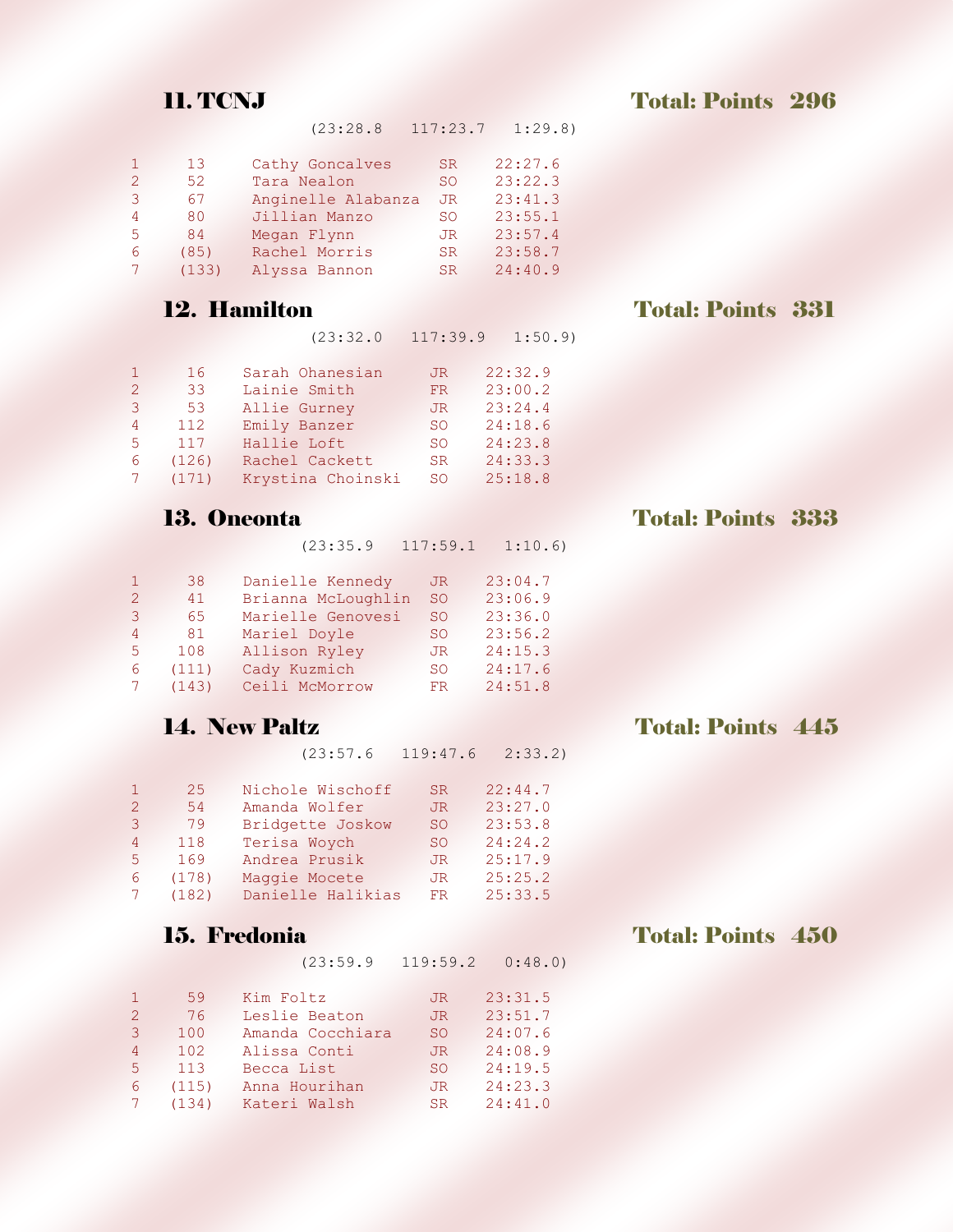| 119:43.8<br>(23:56.8) |  | 3:02.8 |
|-----------------------|--|--------|
|-----------------------|--|--------|

| 1.            | 4     | Rachel Malone      | SO.       | 22:01.9 |
|---------------|-------|--------------------|-----------|---------|
| $\mathcal{P}$ | 74    | Kim Wooten         | SR.       | 23:48.3 |
| 3             | 88    | Chrissy Wolniewicz | SR.       | 24:00.4 |
| 4             | 140   | Laura Pankowski    | SR.       | 24:48.5 |
| 5.            | 1.58  | Tess Rakiewicz     | <b>SO</b> | 25:04.7 |
| 6             | (170) | Emily Noonan       | FR.       | 25:18.6 |
|               | (191) | Jen Behlmaier      | JR.       | 25:45.1 |
|               |       |                    |           |         |

(24:08.8 120:43.6 2:14.3)

|                | 27    | Erin Lafave     | SR. | 22:50.6 |
|----------------|-------|-----------------|-----|---------|
| $\overline{2}$ | 63    | Amanda Dole     | SR. | 23:34.7 |
| 3              | 110   | Rebecca Greiner | FR. | 24:17.5 |
| 4              | 146   | Katrijn Moulin  | SR. | 24:55.9 |
| 5.             | 159   | Amy Becker      | FR. | 25:04.9 |
| 6              | (181) | Alicia Sutphin  | FR. | 25:28.8 |
|                | (196) | Kaylin Beiter   | SO. | 25:52.1 |

(24:11.1 120:55.3 2:02.6)

|                | 31    | Morgan Sinclair          | JR.       | 22:55.2 |
|----------------|-------|--------------------------|-----------|---------|
| $\overline{2}$ | 89    | Nicole Salge             | SR.       | 24:00.9 |
| 3              | 103   | Laura Warren             | JR.       | 24:09.6 |
| 4              | 142   | Caitlyn Kozlowski        | <b>SO</b> | 24:51.8 |
| 5.             | 149   | Stephanie Paluchowski JR |           | 24:57.8 |
| 6              | (154) | Sam Merkh                | SO.       | 25:02.3 |
|                | (189) | Barbara Prokopiuk        | SR.       | 25:43.0 |
|                |       |                          |           |         |

## 19. St. Joseph's (L.I.) Total: Points 516

(24:12.4 121:02.0 1:36.1)

|               | 49    | Christine Cristobal SR |                 | 23:17.7 |
|---------------|-------|------------------------|-----------------|---------|
| $\mathcal{L}$ | 90    | Annmarie Zigrosser     | <sub>SO</sub>   | 24:02.9 |
| 3             | 107   | Gillian Goodwin        | JR.             | 24:15.0 |
| 4             | 125   | Maureen Ouinn          | SR.             | 24:32.6 |
| .5.           | 145   | Brittany Guttieri      | FR.             | 24:53.8 |
| 6             | (184) | Caitlyn Ryan           | JR.             | 25:35.9 |
|               | (185) | Mary Cipriano          | SO <sub>2</sub> | 25:38.0 |

### **20. William Smith Total: Points 579**

(24:22.1 121:50.1 2:35.6)

| 1             | 21    | Emily D'Addario    | SR. | 22:39.4 |
|---------------|-------|--------------------|-----|---------|
| $\mathcal{L}$ | 105   | Marielle Verni     | JR. | 24:11.9 |
| 3             | 137   | Margaret Nash      | JR. | 24:43.7 |
| 4             | 151   | Avery Share        | SO. | 25:00.1 |
| 5.            | 165   | Ellen Grenen       | SO. | 25:15.0 |
| 6             | (198) | Kristen Cronmiller | JR. | 25:54.3 |
|               | (223) | Meghan Gaucher     | JR. | 27:05.7 |

## 17. RIT Total: Points 505

## 18. Stockton Total: Points 514

16. Brockport Total: Points 464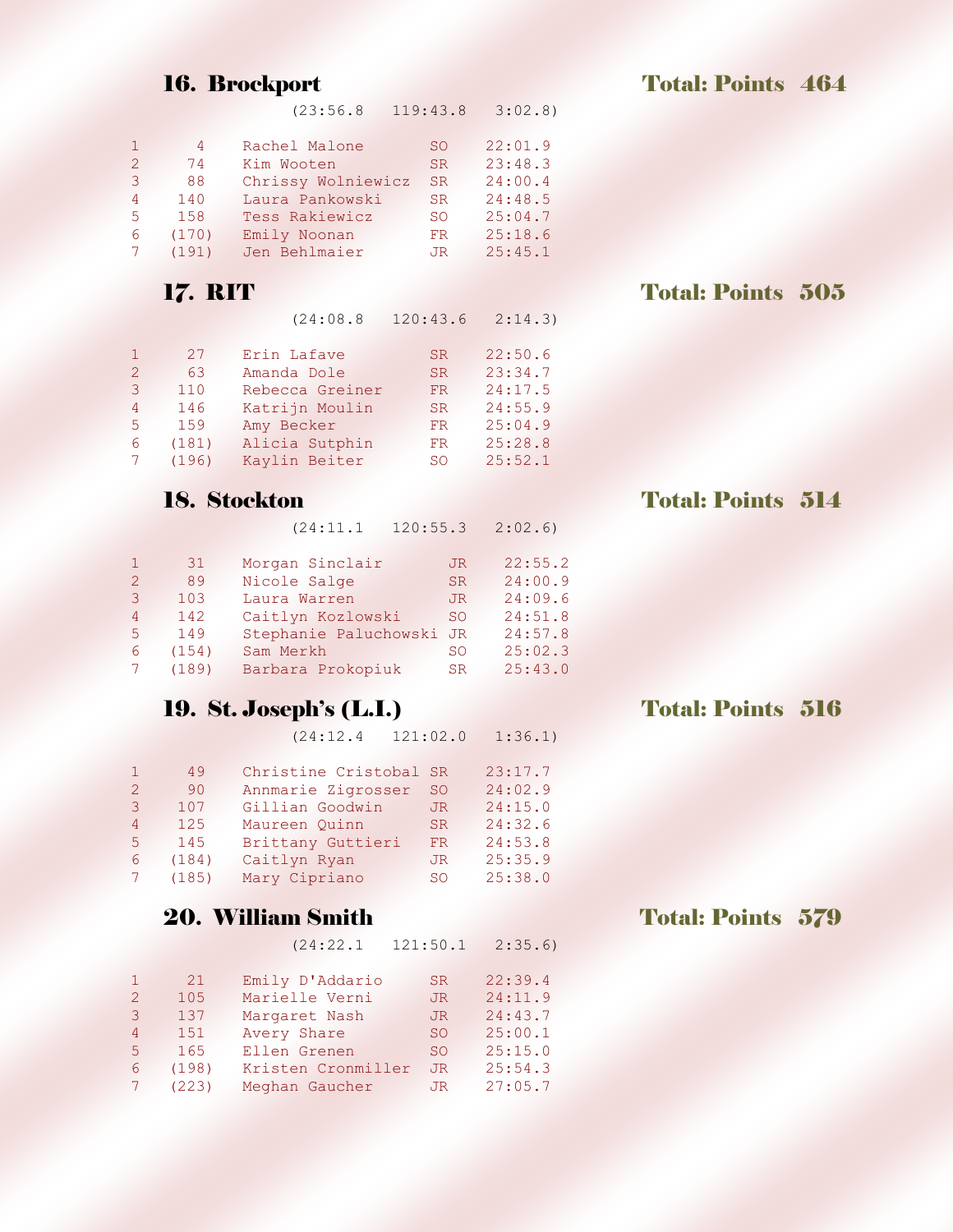(24:27.5 122:17.4 2:05.7)

| $\mathbf{1}$  | 48    | Ashton Villeneueve | FR. | 23:14.8 |
|---------------|-------|--------------------|-----|---------|
| $\mathcal{P}$ | 97    | Sarah Depalma      | FR. | 24:06.4 |
| 3             | 130   | Jaimee Balloni     | JR. | 24:39.7 |
| 4             | 147   | Rianne Erlwein     | SO. | 24:56.0 |
| 5.            | 174   | Julie Bowler       | SO. | 25:20.5 |
| 6             | (203) | Sam Bennett        | FR. | 26:03.2 |
|               | (216) | Savannah Bernardin | SO. | 26:39.6 |
|               |       |                    |     |         |

|               |       | (24:32.0          | 122:39.7  | 1:30.4  |
|---------------|-------|-------------------|-----------|---------|
|               | 61    | Katlin Shippy     | FR.       | 23:33.1 |
| $\mathcal{L}$ | 119   | Sarah Coon        | <b>FR</b> | 24:24.4 |
| 3             | 138   | Renee Deruchia    | FR.       | 24:45.6 |
| 4             | 144   | Nicole Graziadei  | <b>SO</b> | 24:53.1 |
| 5.            | 156   | Nicole Vainauskas | FR        | 25:03.5 |
| 6             | (186) | Sarah Harrington  | <b>FR</b> | 25:40.1 |
|               | (190) | Taylor Gallup     | SO.       | 25:44.9 |

(24:34.6 122:52.9 0:27.2)

|               | 114   | Brianna Springsteadah FR |     | 24:20.3 |
|---------------|-------|--------------------------|-----|---------|
| $\mathcal{P}$ | 116   | Taylor Shanley           | SR. | 24:23.8 |
| 3             | 129   | Emily Brock              | FR. | 24:37.7 |
| 4             | 136   | Lindsey McKee            | JR. | 24:43.6 |
| 5.            | 139   | Deanna Dragone           | FR. | 24:47.5 |
| 6             | (173) | Courtney Schofield       | JR. | 25:19.8 |
|               | (208) | Erica Colavito           | SO  | 26:16.4 |

(24:41.4 123:26.7 1:12.2)

|             | 93    | Lauren Heitzhaus | JR.       | 24:04.1 |
|-------------|-------|------------------|-----------|---------|
| $2^{1}$     | 96    | Shanna Swanson   | FR.       | 24:05.5 |
| 3           | 150   | Kelsey Ryan      | SR.       | 24:59.5 |
| 4           | 153   | Lauren Jamieson  | SR.       | 25:01.3 |
| 5.          | 167   | Bethany Althaus  | JR.       | 25:16.3 |
| 6           | (175) | Kayla Murphy     | <b>SR</b> | 25:21.1 |
| $7^{\circ}$ | (199) | Kayleigh Olive   | JR.       | 25:55.3 |

(24:44.2 123:40.6 1:12.8)

| 1.             | 83    | Christina Sakowski | JR.       | 23:57.2 |
|----------------|-------|--------------------|-----------|---------|
| 2 <sup>1</sup> | 128   | Katie Laris        | <b>FR</b> | 24:35.2 |
| 3              | 141   | Meghan Murphy      | SO.       | 24:50.7 |
| 4              | 160   | Barb Scheibel      | SO.       | 25:07.5 |
| .5.            | 161   | Katie Bott         | JR.       | 25:10.0 |
| 6              | (177) | Marta Tomaszewski  | FR.       | 25:22.9 |
|                | (211) | Noelle Crocetti    | FR.       | 26:26.0 |

### 22. St. John Fisher Total: Points 618

## 23. Ramapo Total: Points 634

## **24. Nazareth Total: Points 659**

## 25. Oswego Total: Points 673

21. Utica Total: Points 596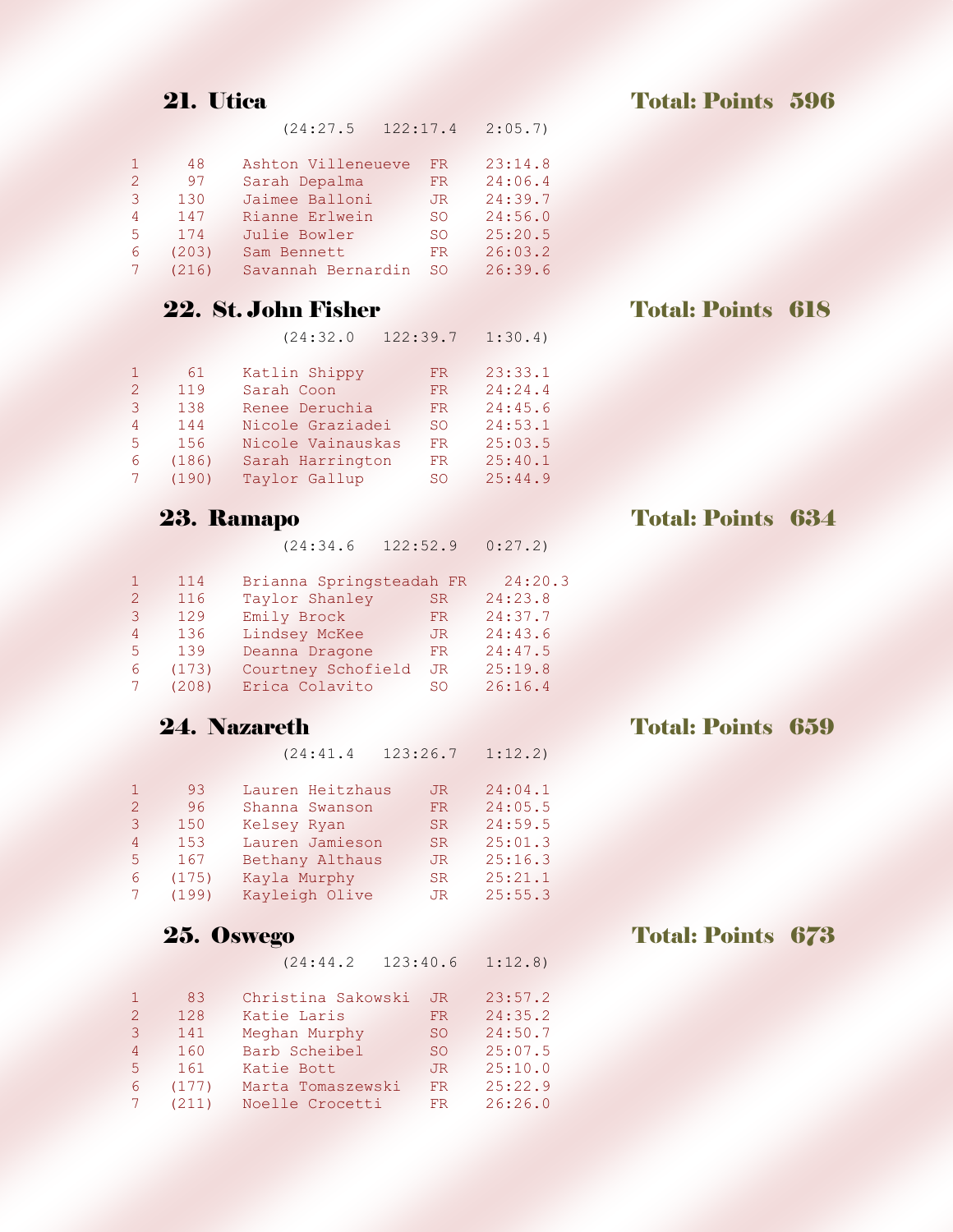(24:47.1 123:55.5 1:44.4)

| $\mathbf{1}$ | 69    | Sarah Governale     | SO. | 23:43.8 |
|--------------|-------|---------------------|-----|---------|
| $2^{\circ}$  | 122   | Catherine Zarnofsky | JR. | 24:27.2 |
| 3            | 152   | Arianne Loeber      | SR. | 25:00.9 |
| 4            | 166   | Chelsea Farinacci   | FR. | 25:15.4 |
| $5 -$        | 179   | Rachel Bachman      | SR. | 25:28.2 |
| 6.           | (210) | Meaghan McKenna     | FR. | 26:20.5 |
|              | (220) | Susan Lopez         | JR. | 26:49.5 |

(24:51.4 124:16.7 1:24.1)

| 1.          | 94    | Victoria Destefano | JR.           | 24:04.7 |
|-------------|-------|--------------------|---------------|---------|
| $2^{\circ}$ | 104   | Katlyn McNamara    | FR.           | 24:09.7 |
| 3.          | 164   | Ana Rivera         | <b>SO</b>     | 25:13.9 |
| 4           | 172   | Sabrina Brooks     | <sub>SO</sub> | 25:19.6 |
| 5.          | 180   | Julia Smith        | FR.           | 25:28.8 |
| 6           | (204) | Nicole Campagna    | SO.           | 26:04.6 |
|             | (207) | Rachel Parker      | SO.           | 26:12.1 |

## 28. Stevens Institute Total: Points 742

(25:01.7 125:08.3 4:08.8)

| 1.             | 9     | Amy Regan        | FR.       | 22:19.7 |
|----------------|-------|------------------|-----------|---------|
| $2^{\circ}$    | 131   | Kelly Freed      | JR.       | 24:40.1 |
| 3              | 194   | Christine Hecker | <b>SO</b> | 25:49.5 |
| $\overline{4}$ | 195   | Kate Mover       | FR.       | 25:50.5 |
| 5.             | 213   | Janice Frontera  | FR.       | 26:28.5 |
| 6              | (215) | Laura Lemke      | JR.       | 26:32.7 |
|                | (247) | Maura Ouinn      | JR.       | 29:11.5 |

(25:53.6 129:27.8 3:55.5)

|             | 55 <sub>1</sub> | Monica Prager    | SO.       | 23:27.5 |
|-------------|-----------------|------------------|-----------|---------|
| $2^{\circ}$ | 183             | Tricia Phillips  | SO.       | 25:34.8 |
| 3           | 193             | Sheila Niedziela | SR.       | 25:47.4 |
| 4           | 226             | Krista Poore     | SO.       | 27:15.1 |
| 5.          | 228             | Grace Nealon     | <b>SO</b> | 27:23.0 |
| 6           | (234)           | Becky Talbot     | SO.       | 27:33.7 |

### 30. Union Total: Points 909

(25:35.5 127:57.2 1:12.9)

|                | 148   | Elizabeth Nailing | JR.           | 24:56.8 |
|----------------|-------|-------------------|---------------|---------|
| $2^{\circ}$    | 176   | Mary Arnold       | <b>SO</b>     | 25:22.6 |
| 3              | 188   | Jen Ventrella     | FR.           | 25:41.6 |
| 4              | 192   | Cara Zimmerman    | JR.           | 25:46.5 |
| 5 <sup>1</sup> | 205   | Amanda Monteforte | FR            | 26:09.7 |
| 6              | (218) | Alexandra Reardon | FR            | 26:45.9 |
|                | (227) | Rebekah Williams  | <sub>SO</sub> | 27:16.4 |

### 27. Buffalo State Total: Points 714

## **29. Hartwick Total: Points 885**

26. Clarkson Total: Points 688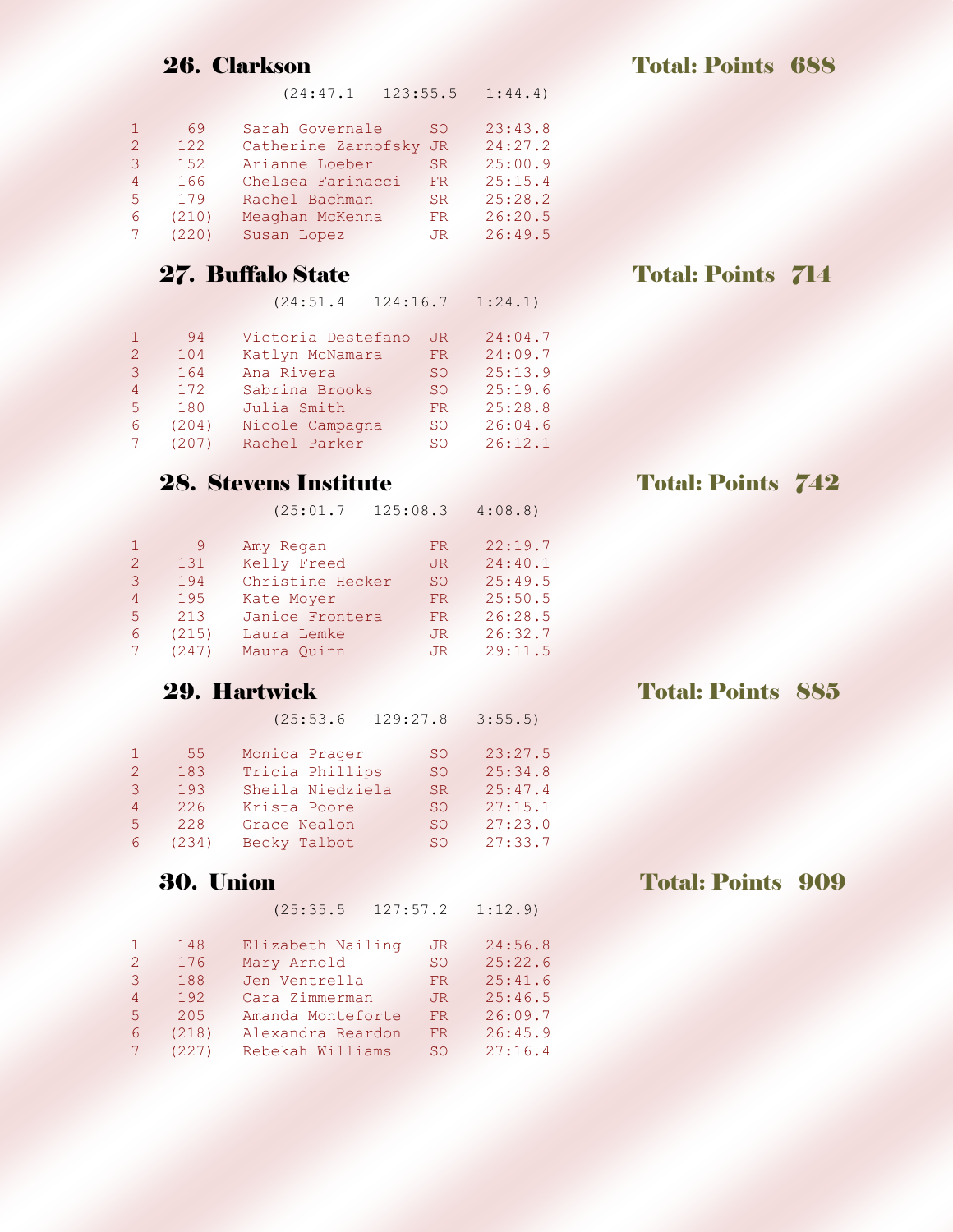(26:29.3 132:26.4 3:14.2)

| $\mathbf{1}$ | 121   | Rebekah Johnson | SO. | 24:26.6 |
|--------------|-------|-----------------|-----|---------|
| $2^{\circ}$  | 163   | Kies Orr        | FR. | 25:12.2 |
| 3            | 232   | Alyssa Alex     | FR. | 27:30.2 |
| 4            | 235   | Kara O'Connor   | JR. | 27:36.6 |
| 5.           | 236   | Jackie Boyce    | FR. | 27:40.8 |
| 6            | (241) | Meghan Smith    | SO. | 28:38.8 |
|              | (259) | Kelsey Pangman  | JR. | 31:42.8 |

### 32. Bard Total: Points 996

(28:03.4 140:16.6 8:16.5)

|                | 51  | Perry Scheetz            | SR. | 23:20.8 |
|----------------|-----|--------------------------|-----|---------|
| $\mathcal{P}$  | 187 | Sorrel Dunn              | SO. | 25:41.0 |
| $\mathcal{R}$  | 244 | Imani Jones              | FR  | 28:57.0 |
| $\overline{4}$ | 256 | Christina Baal           | SO. | 30:40.5 |
| 5.             | 258 | Amelia Bronder-Giroux SR |     | 31:37.3 |

## **33. Mount Saint Mary Total: Points 1025**

(26:25.4 132:06.7 2:14.8)

|                | 162   | Jessica Cowell    | JR. | 25:11.6 |
|----------------|-------|-------------------|-----|---------|
| 2 <sup>1</sup> | 197   | Jennifer Angileri | JR. | 25:53.5 |
| 3              | 206   | Nicole Zazzero    | JR. | 26:11.9 |
| 4              | 229   | Victoria Wresilo  | JR. | 27:23.3 |
| 5.             | 231   | Amber Stevens     | FR. | 27:26.4 |
| 6              | (254) | Aimee Caron       | FR. | 30:13.7 |
|                | (260) | Diana Pernicano   | FR. | 32:15.5 |

## **34. USMMA** Total: Points 1028

(26:40.5 133:22.1 3:32.5)

|               | 135   | Gretchen Holoubek | SR. | 24:41.9 |
|---------------|-------|-------------------|-----|---------|
| $\mathcal{P}$ | 209   | Amber Kinter      | SO. | 26:17.7 |
| 3             | 221   | Ellie Coulter     | SO. | 26:57.0 |
| 4             | 225   | Gloria Mahoney    | FR. | 27:11.1 |
| 5.            | 238   | Saxon Londagin    | FR. | 28:14.4 |
| 6             | (243) | Emily Bull        | FR. | 28:47.1 |

(26:32.6 132:43.0 2:57.8)

|               | 168   | Alaina Krueger    | FR.           | 25:17.1 |
|---------------|-------|-------------------|---------------|---------|
| $\mathcal{L}$ | 201   | Kiera Warner      | FR            | 25:58.9 |
| 3             | 212   | Amanda Millington | <b>FR</b>     | 26:27.9 |
| 4             | 217   | Katie Fargnoli    | SR.           | 26:44.2 |
| 5.            | 239   | Caitlin Coughlin  | <sub>SO</sub> | 28:14.9 |
| 6             | (246) | Megan Lugo        | FR.           | 29:04.6 |
|               | (257) | Leanne Egan       | FR.           | 30:50.5 |

**35.** Sage Total: Points 1037

**31. Cobleskill Total: Points 987**